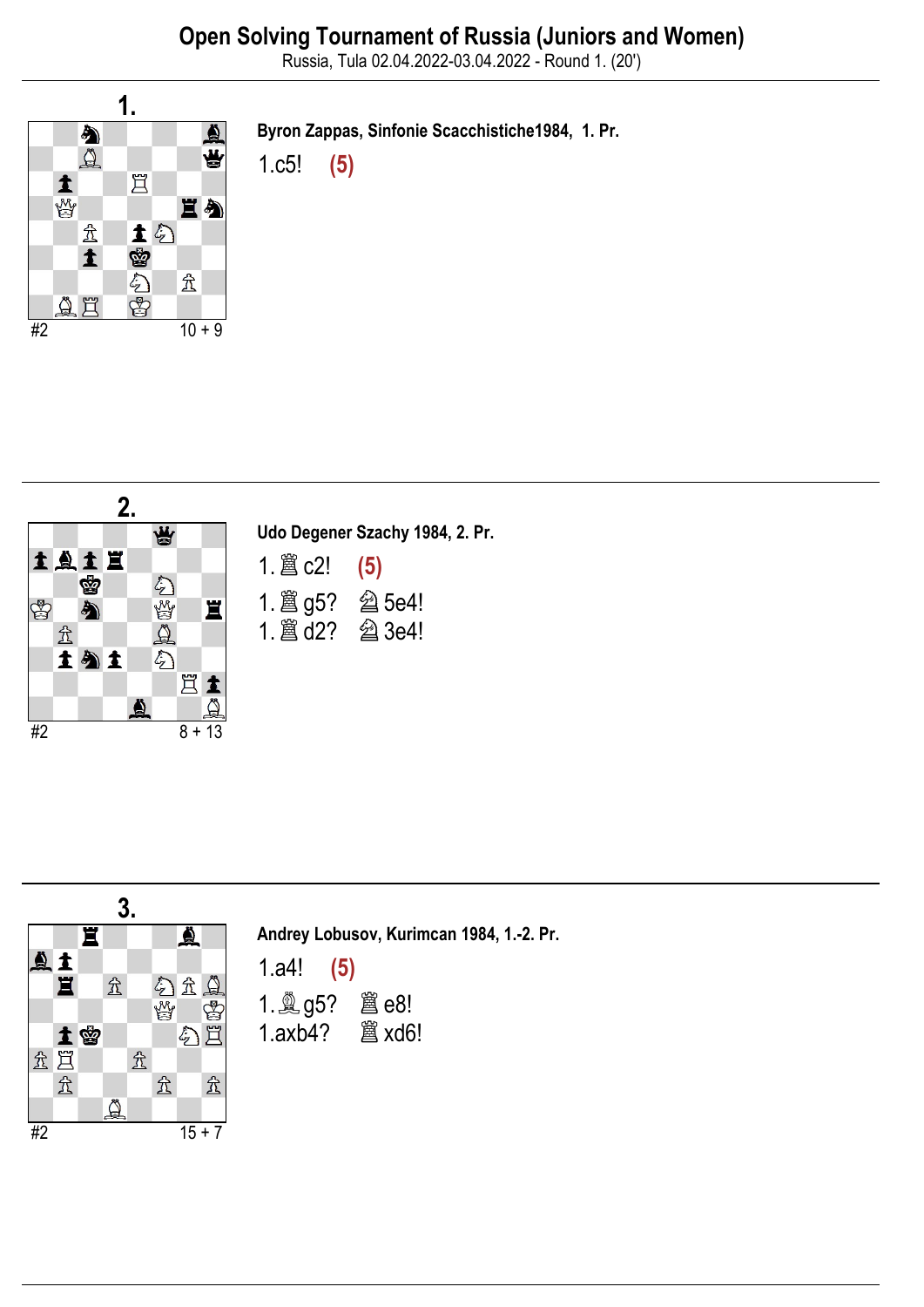Russia, Tula 02.04.2022-03.04.2022 - Round 2. (60')







| 1. $\&$ b4! ~ | $2.\nsubseteq a3$ (2)       |  |
|---------------|-----------------------------|--|
|               | <b>闔 xb4</b> 2. ₩xf7 (1,5)  |  |
| 1.            | <b>1,5</b> xb4 2. &d3 (1,5) |  |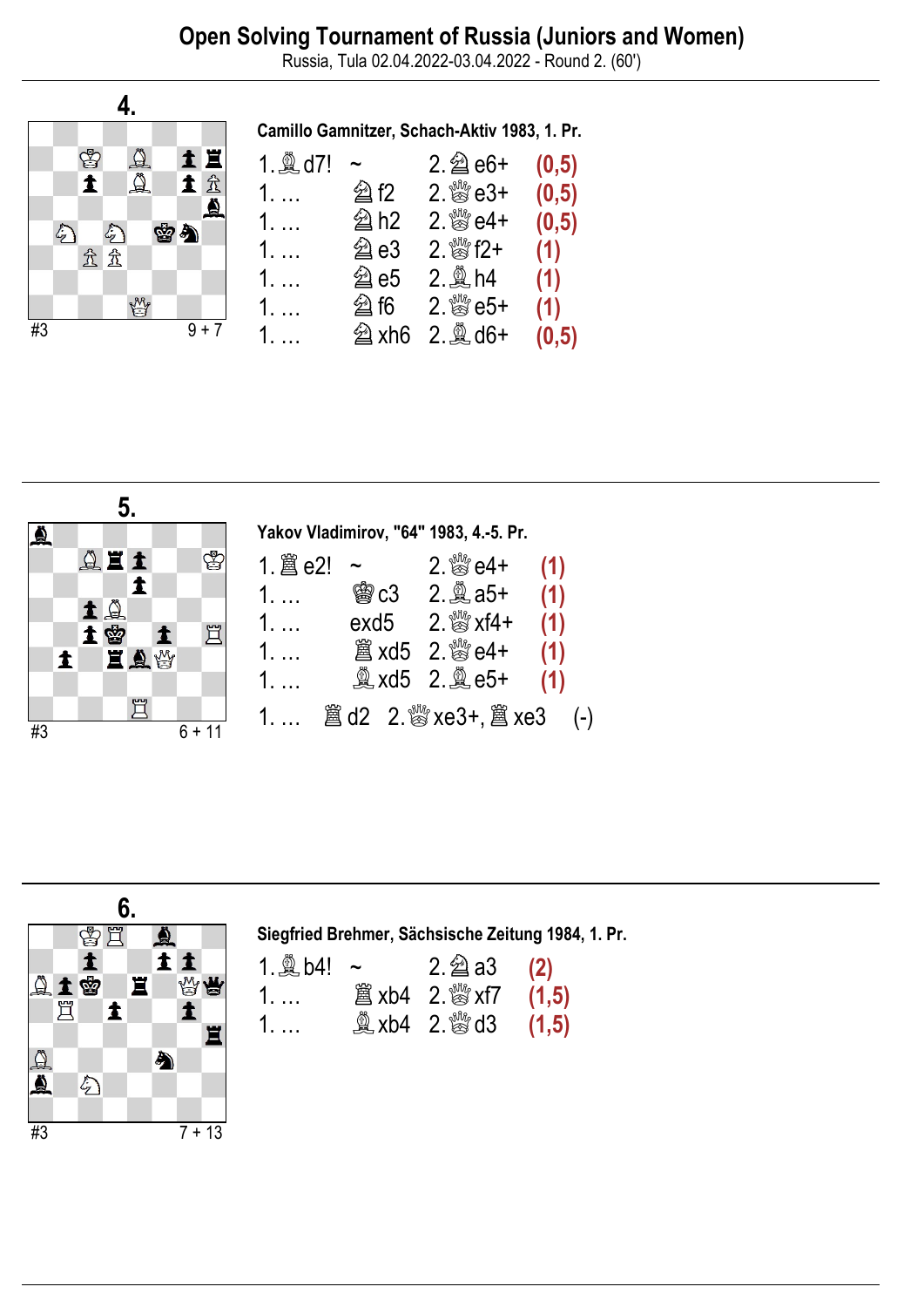Russia, Tula 02.04.2022-03.04.2022 - Round 3. (100')



| $1.2e$ e6+ |                   |                                      |  | (1) |
|------------|-------------------|--------------------------------------|--|-----|
|            |                   | <b>③c8</b> 2.axb3 b5+ 3. ③a3 c4 4.b4 |  | (1) |
|            |                   |                                      |  | (1) |
| 6.         | <b>会d8 7. 窗a1</b> |                                      |  | (1) |
| 7.         | <b>幽c8 8.  d4</b> |                                      |  | (1) |
|            |                   |                                      |  |     |



<mark>7.</mark><br>會

 $\Xi$ 

土匀

 $\mathbb{B}$ 

 $\hat{\mathbb{Z}}$ 

 $\overline{\mathbf{1}}$ 

 $\mathbf{H}$ 

 $\ddagger$ 

 $\overline{4 + 5}$ 

|                                 | Velimir Kalandadze, Sagaredzho Ty Ivris Gantadi 1984, 1.-2. Pr. |  |  |                   |
|---------------------------------|-----------------------------------------------------------------|--|--|-------------------|
| 1. $\hat{\mathbb{E}}$ a2+<br>1. | <b>彎 xa2</b> 2. 圖 c2+ 圖 b2 3. 圖 xh2                             |  |  | (1)<br>(1)        |
| 4.<br>7.                        | $\hat{\Xi}$ e2+ 5. 彎 f4 $\Xi$ e8 6. 彎 q5 $\Xi$ q8 7. 彎 h6       |  |  | (1)<br>(1)<br>(1) |

|           |              | 9. |                    |             |                                                  |                   |  |            |
|-----------|--------------|----|--------------------|-------------|--------------------------------------------------|-------------------|--|------------|
|           | <b>SA</b>    | ♠  |                    |             | David Gurgenidze, The Problemist1984-1985, 1.Pr. |                   |  |            |
|           | 岔            |    | $\mathbb{\hat{X}}$ | 1.f7        | 1 圖 g4+ 2. 彎 a5 圖 g5+ 3. 彎 a6 2 c7+ 4.bxc7       |                   |  | (1)<br>(1) |
| ♔         | $\mathbb{Z}$ |    |                    |             | 5 <b>Axc7</b> 6. 2d4                             |                   |  | (1)        |
|           |              |    |                    | $6. \ldots$ | <b>彎b8 7.@c6+</b>                                | <b>鬱c8 8.奠e6‡</b> |  |            |
| $\ddot{}$ |              |    | 罝<br>$4 + 4$       |             | 7 窗a8 8.奠e6 ~ 9.奠c8 ~ 10.奠b7‡                    |                   |  |            |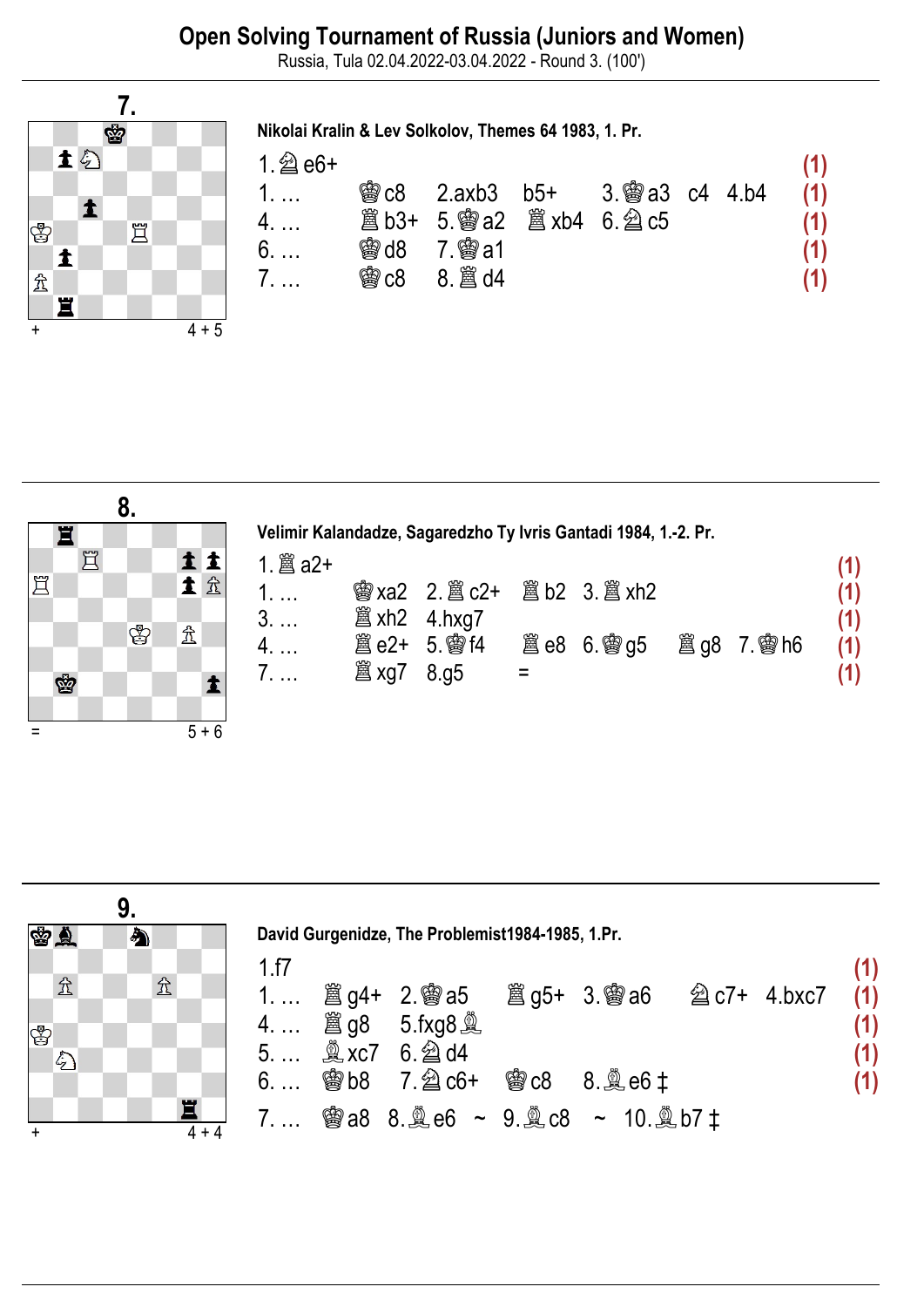# Open Solving Tournament of Russia (Juniors and Women)

Russia, Tula 02.04.2022-03.04.2022 - Round 4. (50')







#### Venelin Alaikov, Kieler Schachgesellschaft 100JT 1984, 1.HM

| 1. $\triangleq$ f5! $\sim$ |  |  |  | 2.奠e4+ 曾e6 3.奠c2+ 曾d5 4.置d1+ 營xd1 5.奠b3+ (1,5) |  |
|----------------------------|--|--|--|------------------------------------------------|--|
|                            |  |  |  |                                                |  |
| 1.                         |  |  |  |                                                |  |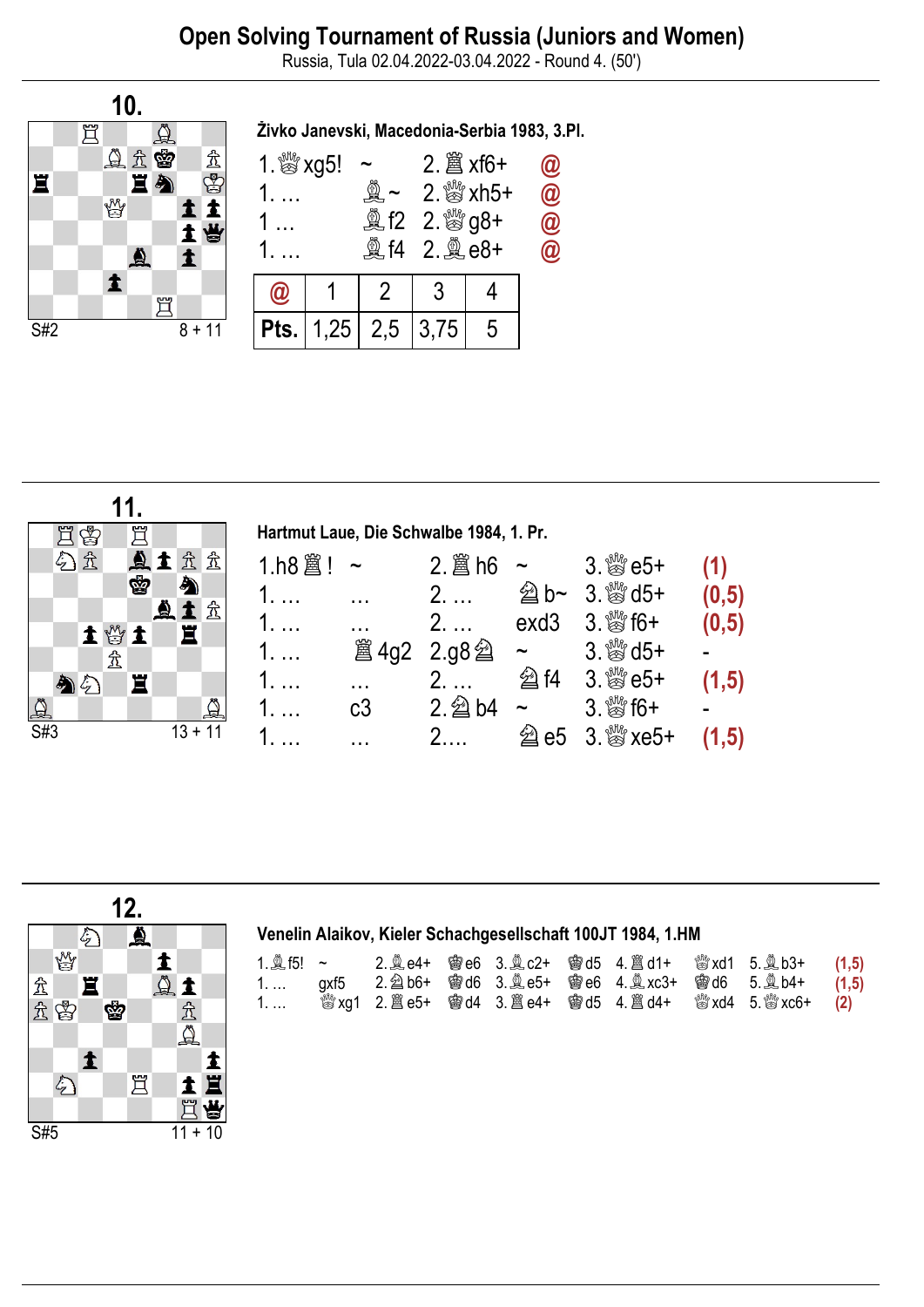## Open Solving Tournament of Russia (Juniors and Women)

Russia, Tula 02.04.2022-03.04.2022 - Round 5. (80')



### Yakov Vladimirov, Sovjetski Sport 1985

|    |  | <b>@e3</b> 2. @b4 @exd3, @ed4 3. @ef4 (1,5)   |                                  |  |
|----|--|-----------------------------------------------|----------------------------------|--|
| 1. |  | <b>③ xd3 2. 鼻 g7 曾 e3, 曾 e4 3. 鼻 c4 (1,5)</b> |                                  |  |
| 1. |  |                                               | $3. \  \  \, \mathbb{E}$ f4+ (1) |  |

|    |                                     |    | 14. |    |   |          |             |  |                                         |         |                         |                                                        |                  |
|----|-------------------------------------|----|-----|----|---|----------|-------------|--|-----------------------------------------|---------|-------------------------|--------------------------------------------------------|------------------|
| 图象 |                                     |    |     |    |   |          |             |  | Harri Hurme, Suomen Shakki 1985, 1. Pr. |         |                         |                                                        |                  |
|    |                                     |    |     |    |   |          |             |  |                                         | $3.$    | $\sim$ $\sim$<br>闔 ха6+ | $4.$ @ $xab$                                           | (2)<br>(0,5)     |
|    |                                     |    |     | 岔岔 |   | 曾立       | $1. \ldots$ |  |                                         | 3. 2 f6 | 闔 xb3                   | $4.$ $\frac{80}{100}$ f4+<br>$4.$ $\frac{100}{20}$ g4+ | $(2)$<br>$(0,5)$ |
|    | $\mathcal{\mathcal{\hat{I}}}% _{T}$ |    |     |    |   | 岔        |             |  |                                         |         |                         |                                                        |                  |
|    |                                     |    | ⇬   |    | ф |          |             |  |                                         |         |                         |                                                        |                  |
|    |                                     | の買 |     |    |   |          |             |  |                                         |         |                         |                                                        |                  |
| #5 |                                     |    |     |    |   | $11 + 6$ |             |  |                                         |         |                         |                                                        |                  |



### Klaus. Wenda, Fritz Chlubna, Die Schwalbe 1985, 5. Pr.

1.♖e6! ♗c7 2.♖g6 ♘f2 3.♖d6 ♗xd6 4.♗c8 ♖d4 5.♘c3+ (5)